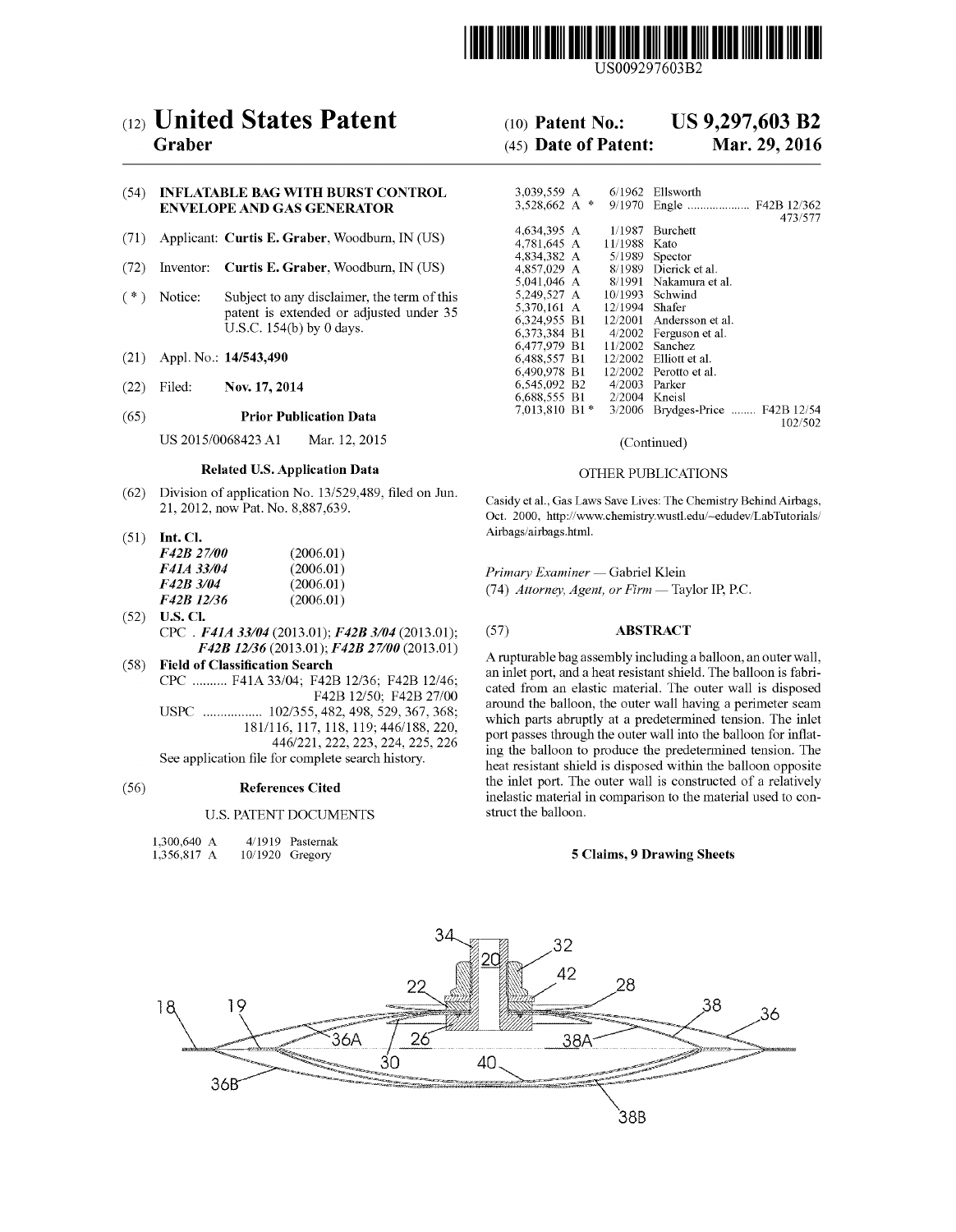#### (56) **References Cited** 2006/0043712 A1  $\frac{3}{2006}$  Hakki et al.

| 7,412,929 B2 8/2008 Walsh |  |         |  | 2012/0288830 A1 11/2012 Van Zuilen et al. |
|---------------------------|--|---------|--|-------------------------------------------|
|                           |  |         |  |                                           |
|                           |  | 102/498 |  |                                           |

8,117,966 B1  $2/2012$  Graber \* cited by examiner

2006/0166171 A1 7/2006 Preston et al.<br>
2007/0169658 A1 7/2007 Brock<br>
2010/0269966 A1 10/2010 Butler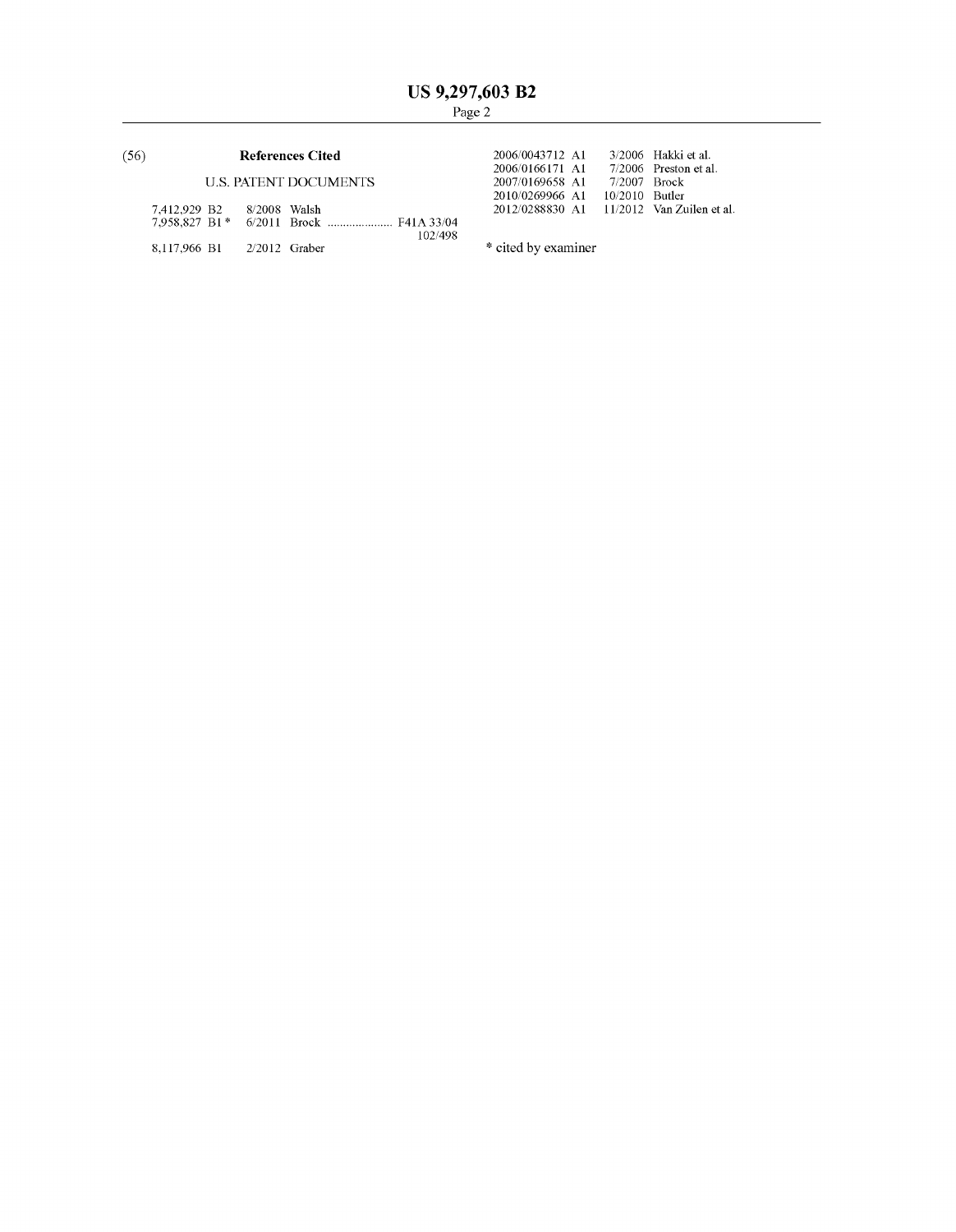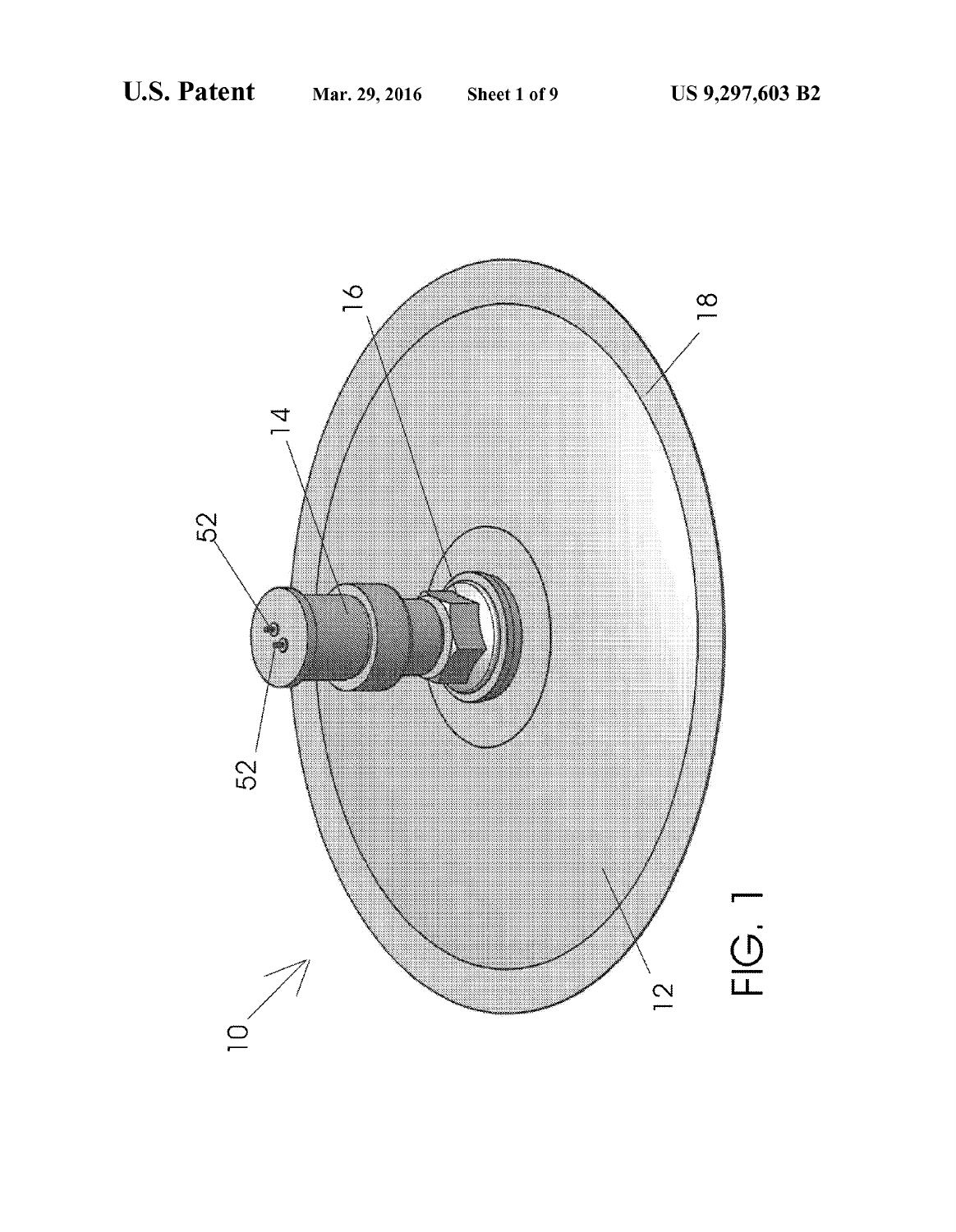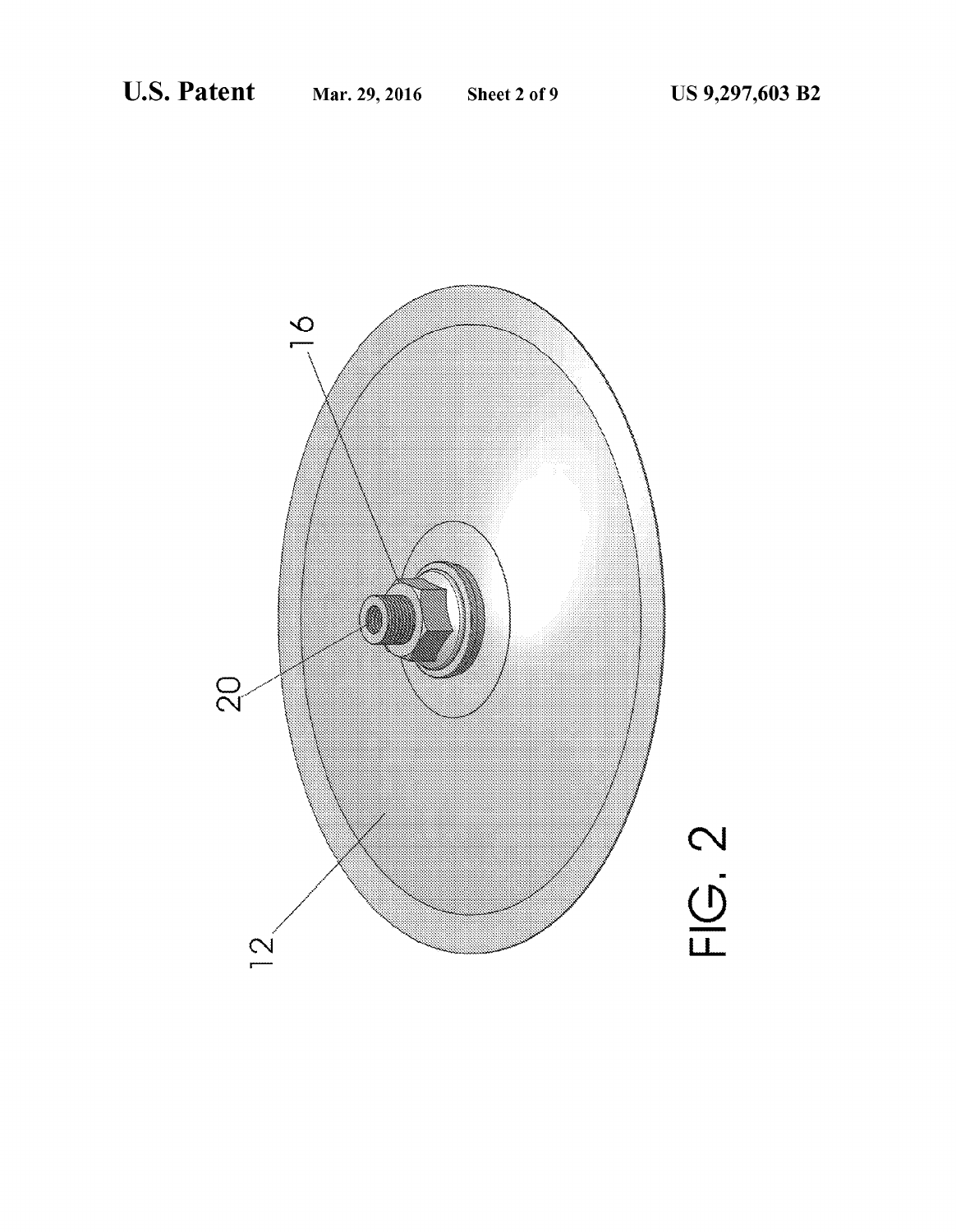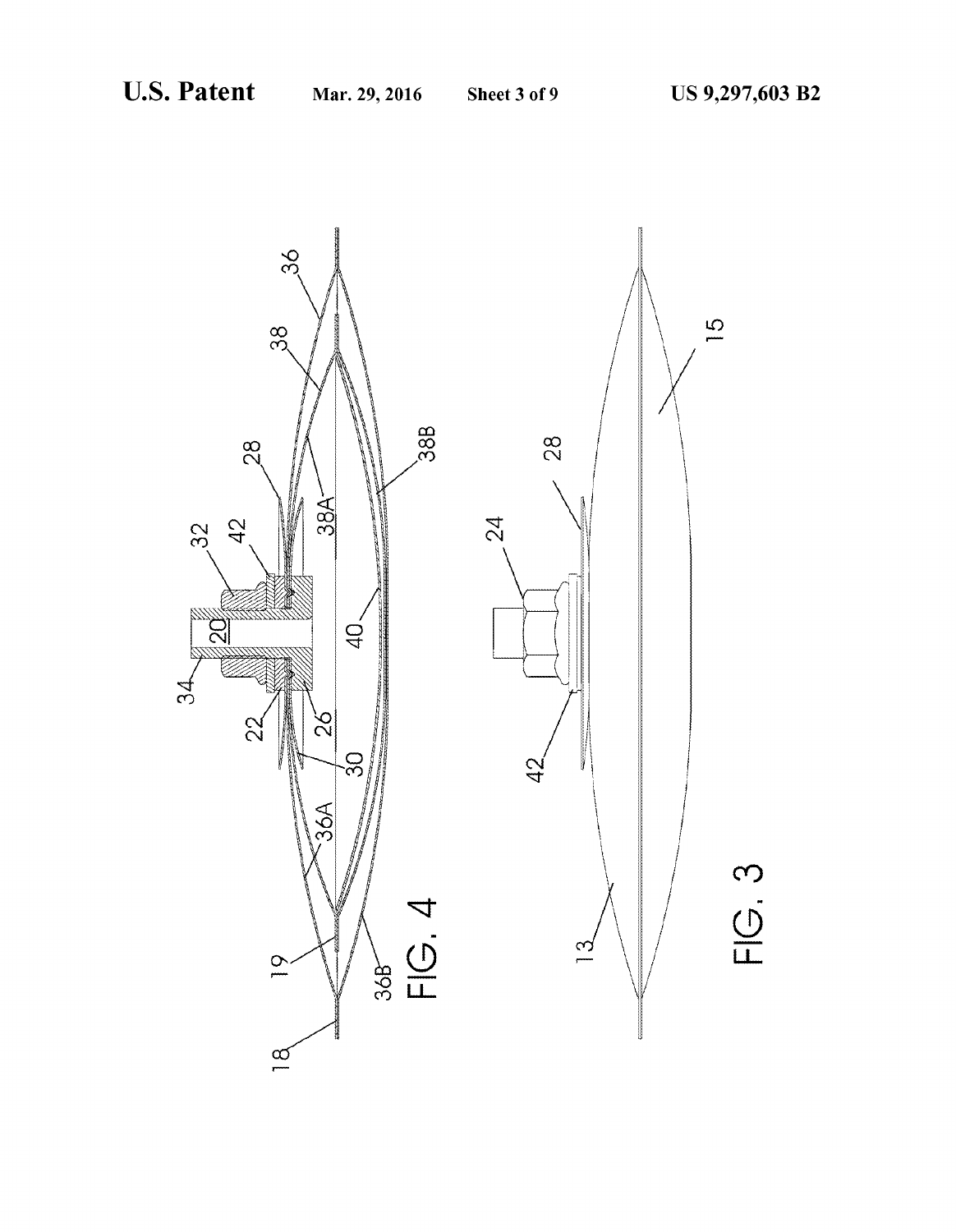

 $FIG. 5$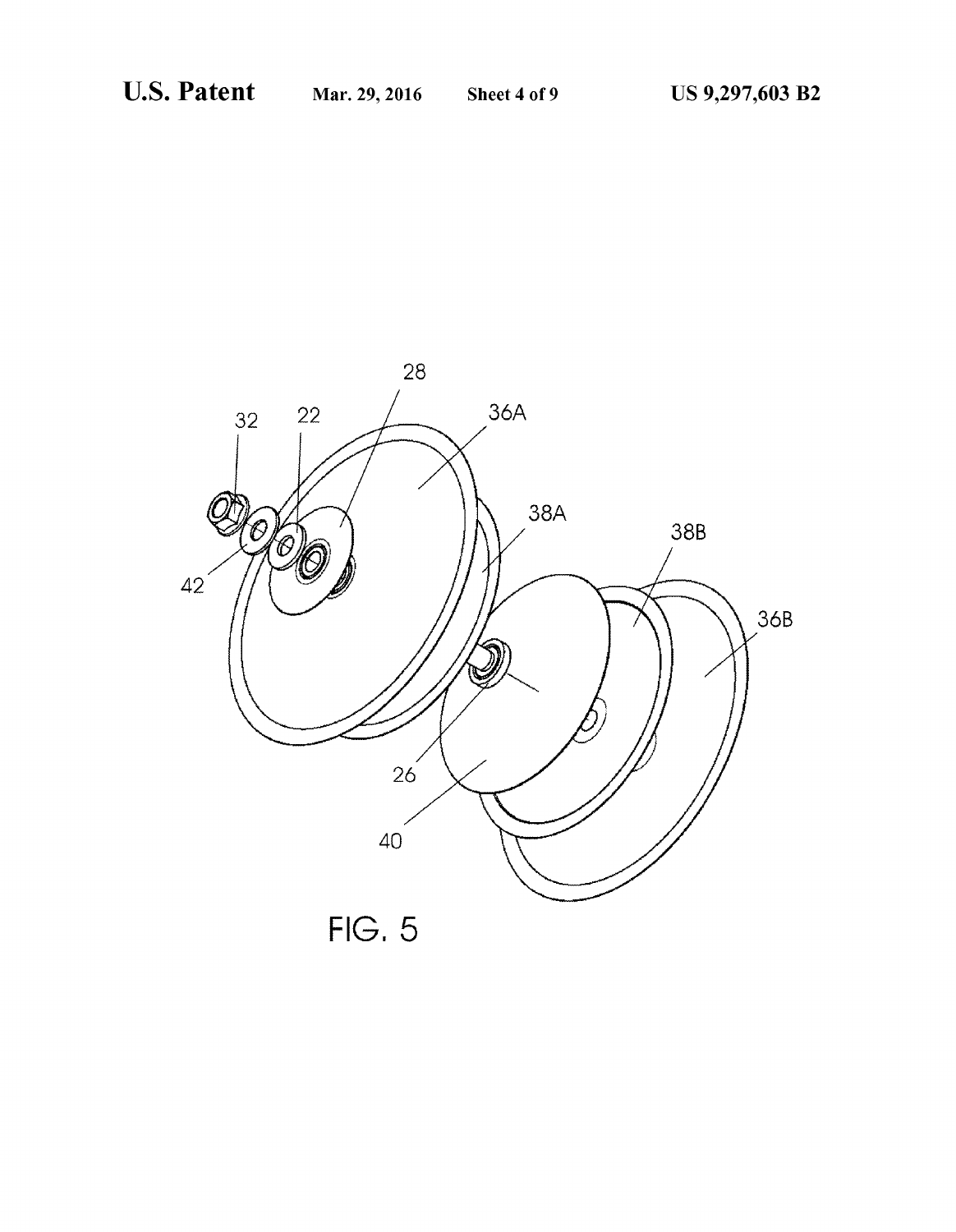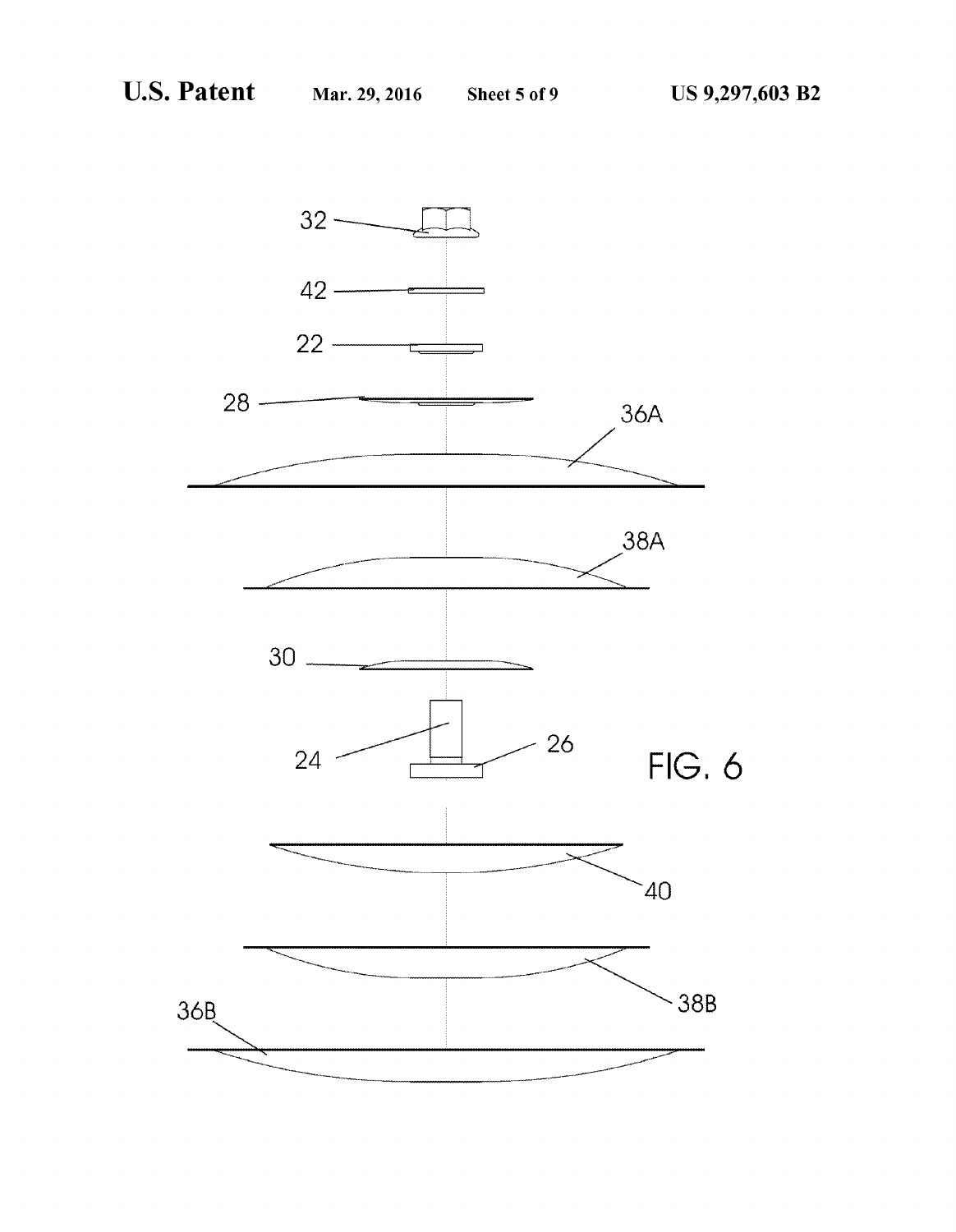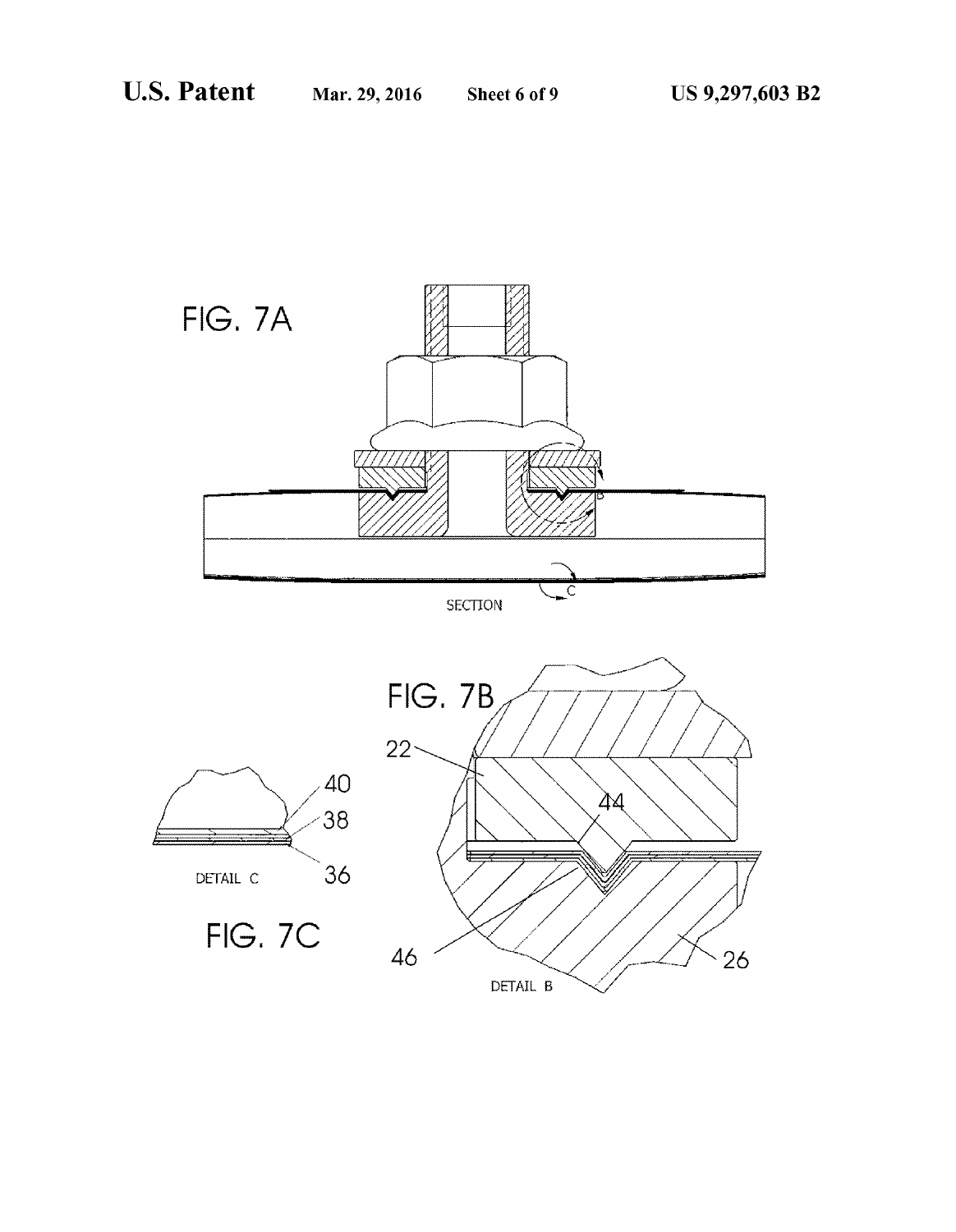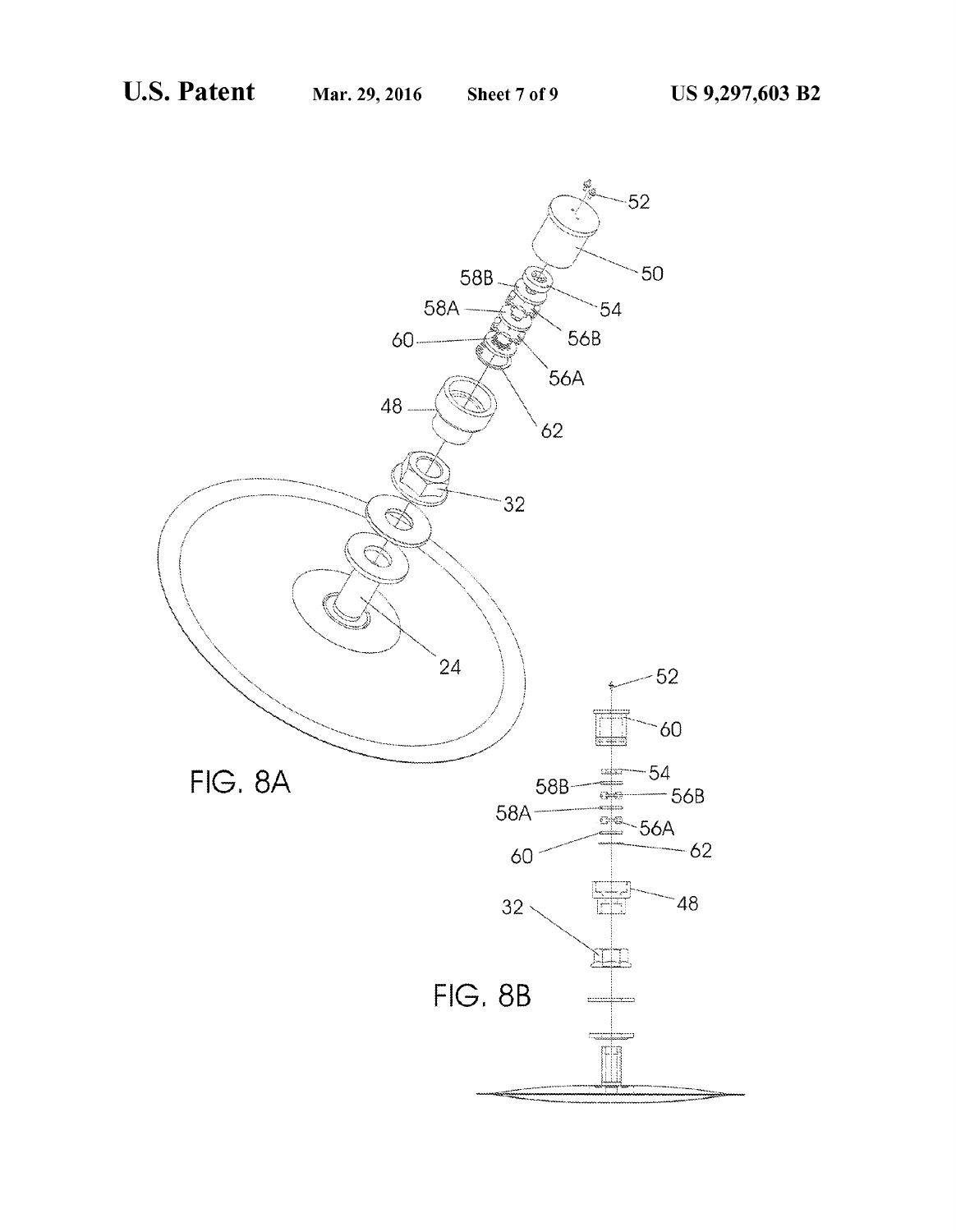

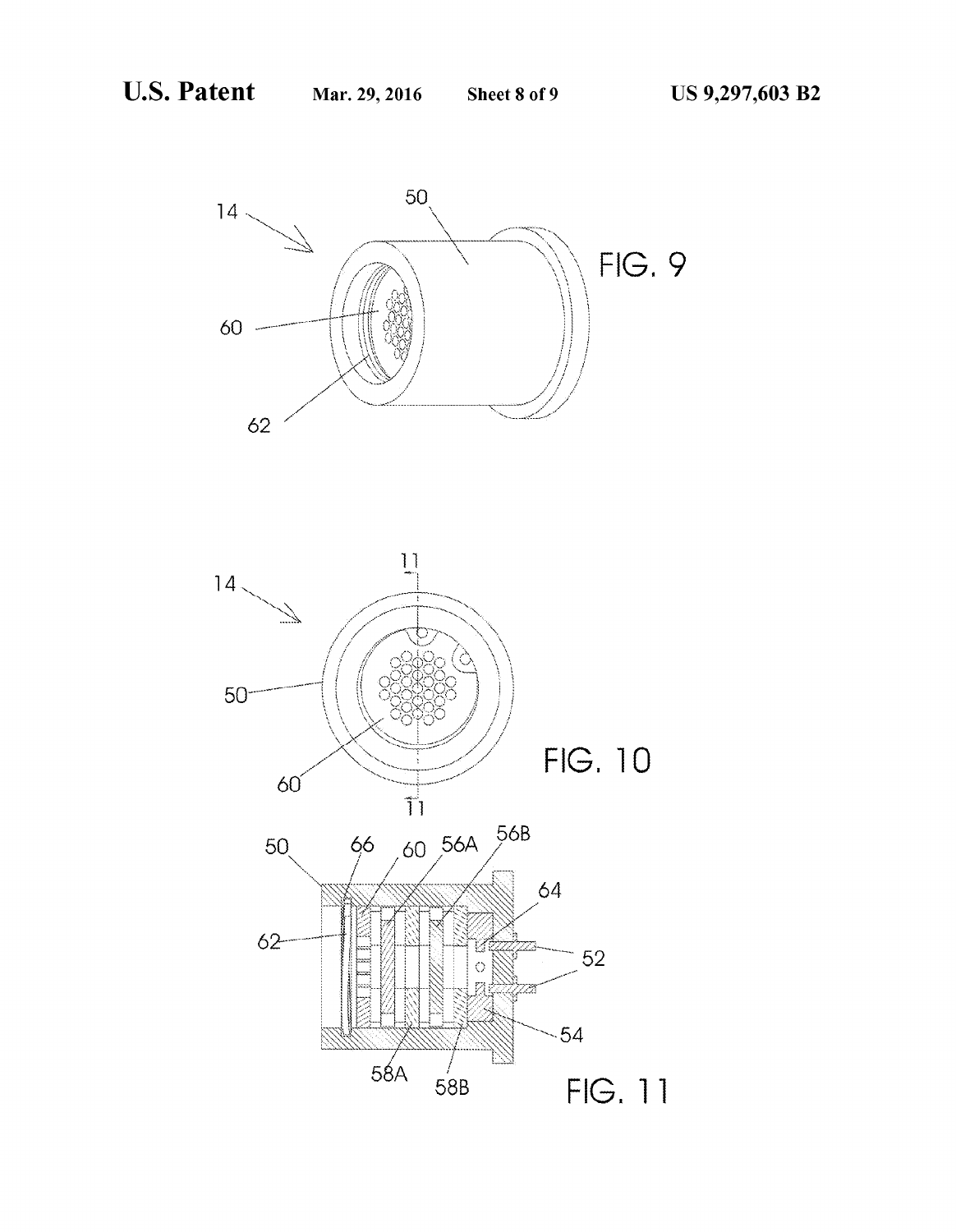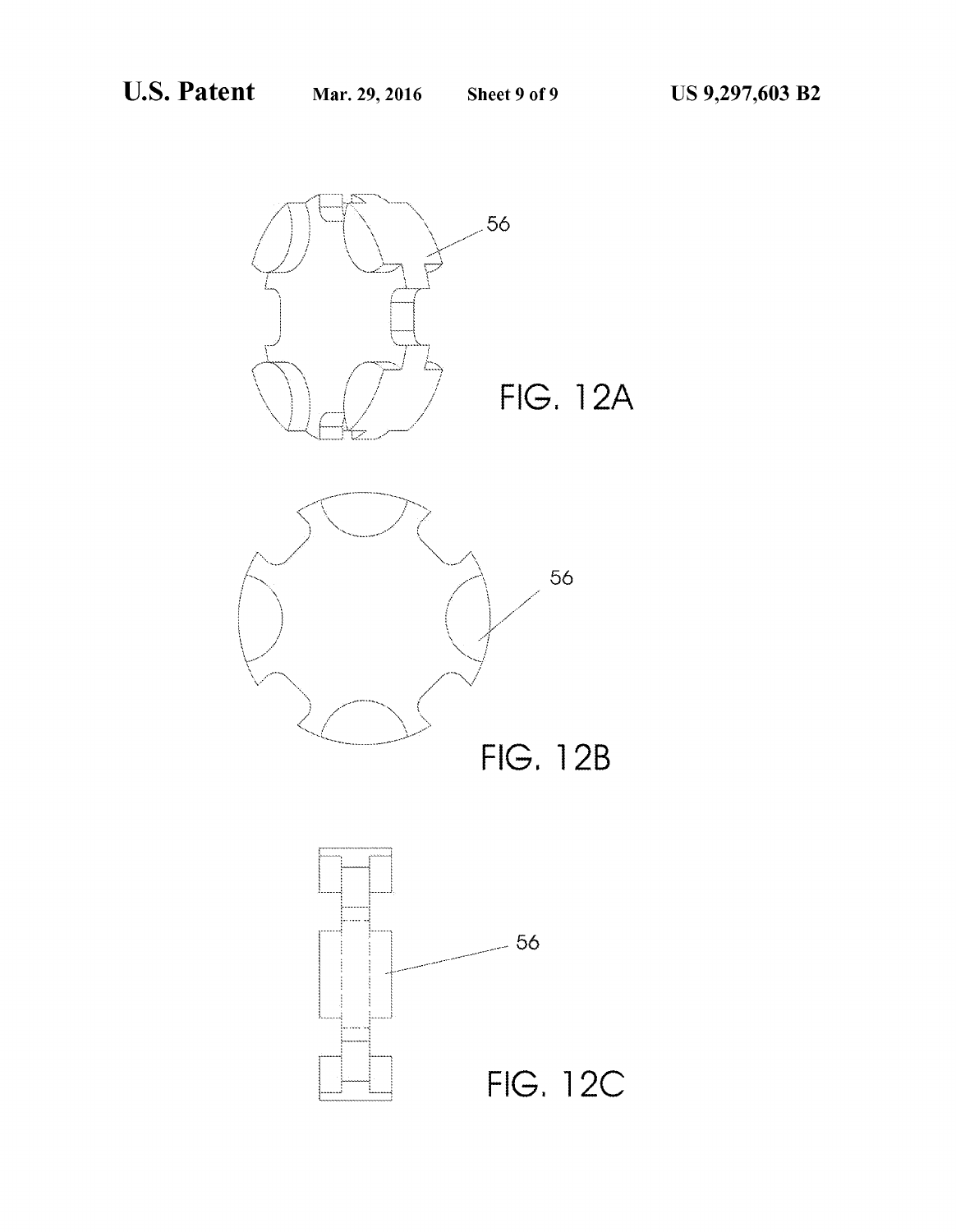10

 $\overline{\mathbf{S}}$ 

15

65

### NFLATABLE BAG WITH BURST CONTROL ENVELOPE AND GAS GENERATOR

#### CROSS REFERENCE TO RELATED APPLICATIONS

This is a divisional of U.S. patent application Ser. No. 13/529,489, entitled "INFLATABLE BAG WITH BURST CONTROL ENVELOPE AND GAS GENERATOR", filed Jun. 21, 2012, which is incorporated herein by reference.

#### BACKGROUND

1. Technical Field

The field relates to inflatable devices such as air bags and more particularly to an air bag having a burst point control envelope with particular application to stun grenades.

2. Description of the Technical Field

U.S. Pat. No. 8,117,966 taught a non-pyrotechnic stun  $_{20}$ grenade for generating loud, explosive sound by inflation to rupture of an inflatable bag. To make the point of rupture consistent from bag to bag and to achieve target noise levels within a limited time period the '966 patent proposed to construct a single layer inflatable bag with a rupture seam. 25 Upon inflation the rupture seam parted abruptly at a particular and predetermined degree of tension on the seam. The rupture seam parted at a design volume of the bag and pressure within<br>the bag to produce an N-wave. The explosive sound produced the bag to produce an N-wave. The explosive sound produced<br>consistently met a minimum target volume level. Although<br>the '966 patent provided for a non-pyrotechnic, compressed air, inflation source the patent suggests that pyrotechnic gas generation more readily produced high gas flow rates than compressed gas sources. 30

The use of chemical reactions to generate gas generators 35 for inflation of automotive air bags is known. One issue addressed during the development of Such air bags was the type of gas generator to use. Among the concerns was the byproducts produced by the chemical reactions or combus tion of the fuel source used to generate the gas. 40

A popular contemporary gas generator for automotive applications is a mixture of sodium azide  $(NaN<sub>3</sub>)$ , potassium nitrate  $(KNO<sub>3</sub>)$  and silicon dioxide  $(SIO<sub>2</sub>)$ . An exothermic (heat producing) decomposition of sodium azide into nitrogen gas and sodium can be initiated by exposure of the com- 45 pound to 300°C. The free nitrogen gas inflates the bag while the potassium nitrate reacts with the Sodium in a second reaction to produce potassium oxide  $(K_2O)$ , sodium oxide (Na<sub>2</sub>O) and more free nitrogen (N<sub>2</sub>). A final reaction translates the reactive potassium oxide and sodium oxide com- 50 pounds into more stable byproducts by a reaction with the silicon dioxide to produce potassium silacate and sodium silicate  $(K_2O_3Si$  an Na<sub>2</sub>O<sub>3</sub>Si). These are chemically stable compounds which pose no known environmental and health threat. See Gas Laws Save Lives: The Chemistry Behind 55 Airbags, Casiday, R. and Frey, R. (2000). In addition, the initiating materials are not hygroscopic as water absorption can slow or stop gas generating reactions limiting the shelf life of units. Alternative pyrotechnic formulations for a gas generator may make use of potassium nitrite  $(KNO<sub>2</sub>)$ . Such 60 fuel sources result in reactions which are highly exothermic and can produce higher temperatures than the reaction based on sodium azide.

Construction of an inflatable bag which ruptures at a con sistent degree of inflation to produce predictable noise levels using an exothermic chemical reaction to produce the infla tion gas poses issues not present when a compressed air

source is used. In contrast, where a compressed gas source is used for inflation the temperature of compressed gas falls upon expansion.

#### **SUMMARY**

A rupturable bag assembly including a balloon, an outer wall, an inlet port, and a heat resistant shield. The balloon is fabricated from an elastic material. The outer wall is disposed around the balloon, the outer wall having a perimeter seam which parts abruptly at a predetermined tension. The inlet port passes through the outer wall into the balloon for inflat ing the balloon to produce the predetermined tension. The heat resistant shield is disposed within the balloon opposite the inlet port. The outer wall is constructed of a relatively inelastic material in comparison to the material used to con struct the balloon.

An inflation port is provided from outside into the ruptur able bag through the first sections of the outer and inner walls to deliver gas into the rupturable bag and against the heat resistant shield.

An inflation gas generator and flow arrester assembly is fitted to the inflation port outside of the rupturable bag.

#### BRIEF DESCRIPTION OF THE DRAWINGS

FIG. 1 is a perspective view of a rupturable bag assembly for a stun grenade.

FIG. 2 is a perspective view of a rupturable bag.

FIG. 3 is a side elevation of the rupturable bag of FIG. 2.

FIG. 4 is a cross section view of the rupturable bag of FIGS. 2 and 3.

FIG. 5 is an exploded perspective view of the rupturable bag.

FIG. 6 is an exploded side view of the rupturable bag.

FIG. 7A is an cross sectional view of mating of an air inlet with the rupturable bag.

FIG. 7B is a detail view of clamping the bag with the air inlet.

FIG.7C is detail of the rupturable bag upper wall.

FIGS. 8A and 8B are exploded perspective and side views of the rupturable bag assembly.

FIG. 9 is a perspective view of the pressurization gas arrester for the rupturable bag assembly.

FIG. 10 is a top view of the gas arrester.

FIG. 11 is a cross-sectional view of the gas arrester taken along section lines 11-11 of FIG. 10.

FIGS. 12A, B and C are detail views of a assembly washer for the gas arrester.

#### DETAILED DESCRIPTION

In the following detailed description, like reference numer als and characters may be used to designate identical, corre sponding, or similar components in differing drawing figures. Furthermore, example sizes/models/values/ranges may be given with respect to specific embodiments but are not to be considered generally limiting.

Referring now to the figures and in particular to FIG. 1, a self-inflating rupturable bag assembly 10 is shown. Ruptur able bag assembly 10 may conceptually be divided into two sections, a rupturable bag 12 and an inflation gas generator assembly 14 which is mounted to bag inflation port 16. Rup turable bag 12 parts along a perimeter seam 18 upon inflation<br>to a minimum pressure and tension on the seam. The rupturable bag assembly 10 may be used with a variety of stun grenades to generate an explosive sound. A pair of electrical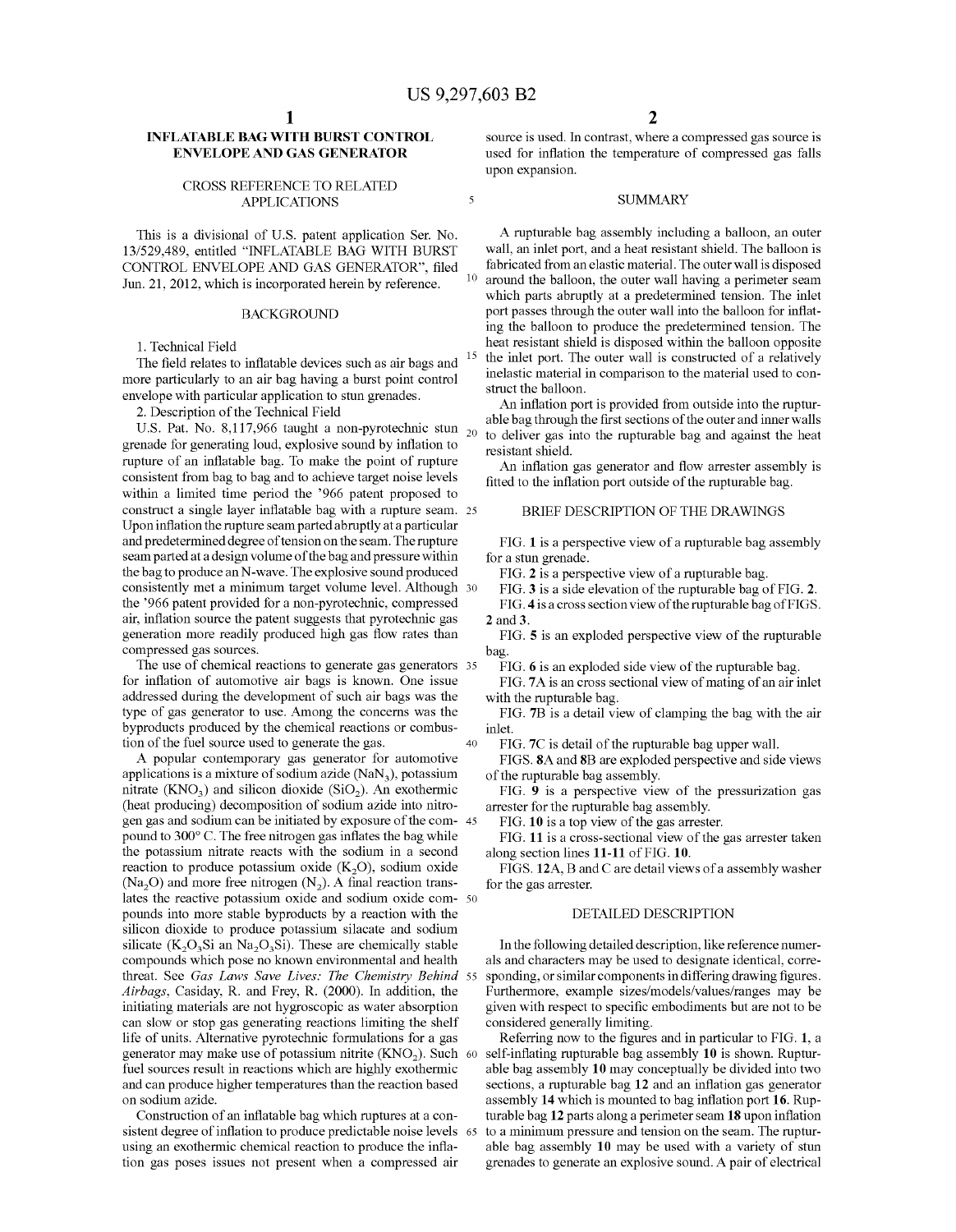studs 52 allow connection to an electrical circuit which may be used to ignite a fuel source located in the inflation gas generator assembly 14.

In FIG. 2 the rupturable bag 12 is shown with inflation gas generator assembly 14 detached to better show inflation port 5 16. The upper portion of inflation port 16 is threaded for attachment to the inflation gas generator assembly 14 and provides an inlet 20 disposed through its center. Inflation gas is introduced to rupturable bag 12 via inlet 20.

The details of construction of rupturable bag 12 are shown 10 in FIGS. 3-6. Inflation port 16 is a multiple element assembly extending through an upper wall of rupturable bag 12. The inflation port 16 incorporates a conduit 34 which is flattened and thickened at one end to form an inner bulkhead 26. Conduit  $34$  extends through a first of two walls  $13$ ,  $15$  of 15 rupturable bag 12 which places inner bulkhead between the two walls, inside an assembled an assembled rupturable bag 12.

Located between the inner bulkhead 26 and the first wall 13 is an inner collar 30. Outside of first wall 13 is an outer collar 28. Adjacent the outer collar 28 moving along conduit 34 is a washer 42. The collars 30, 28, clamp washer 22 and washer 42 are held in place by a nut 32 which is threaded onto the conduit 34.

The rupturable bag 12 comprises first and second walls 13, 25 15. The rupturable bag 12 also comprises an inner elastic balloon 38 and an outer reinforced envelope 36. The material of the outer envelope 36 is less elastic than the material used to construct the inner balloon 38. A nylon weave fabric would be suitable. Both the inner elastic balloon 38 and the outer 30 reinforced envelop 36 are constructed from first and second layers, in the case of the inner elastic balloon, first and second layers 38A and 38B, and in the case of the outer reinforced envelope 36, first and second layers 36A and 36B. The halves of inner elastic balloon  $38$  are closed along seam  $19$ . The  $35$ halves of outer reinforced envelope 36 are closed along seam 18. Seam 18 is constructed to part upon application of pressure from within. Failure of seam 18 results in a cascade failure of inner elastic balloon 38. Seam 18 may be con structed in a number of ways. Where closed mesh, rip stop (a 40 type of weave) nylon is used as a fabric from which outer reinforced envelop 36 is constructed. The seam 18 may be formed using braided nylon or polyester with a typical strength range of 20 to 50 lbs. tensile strength stitching the two halves together. A Zig-Zag Stitch allows the use of lower 45 tensile strength materials for the burst envelope and the seam than a straight stitch allows. The inner elastic balloon may be made with vinyl with the halves welded together. Welding may be done a number of ways, for example, sonically, chemically or radio frequency welded. Adhesives and heat 50 bonding are also possible. In this way a volumetrically small envelope can be constructed which can be inflated to a target burst pressure of 375 psi. A bag having a diameter of 5 inches on inflation producing a 180 dB peak over pressure shock wave on rupture can be built. Such a bag can be inflated to 55 rupture in 20 to 30 milliseconds using a sodium azide or similar gas source.

Applied to the inner face of second layer 38B of inner elastic balloon 38 is a heat shield layer 40, which may be constructed of aluminum foil of mylar. Heat shield layer 40 is 60 used to prevent premature failure of rupturable bag 12 due to ejection of hot gas from inlet 20.

FIGS. 7A-C illustrate of the juncture between inlet port assembly 16 and the first wall 13 of rupturable bag 12 and of the second wall 15 of the rupturable bag. The clamp washer 65 22 carries an annular dimple 44 on one face displaced out wardly from the conduit 24. Annular dimple 44 aligns on and

is shaped to conform to an annular depression 46 on the adjacent face of inner bulkhead 26. The first wall 13 of the rupturable bag 12 is pinched between the inner bulkhead 26 and the clamp washer 22. Adhesive layers may be used between wall elements in the area of the clamp washer 22 to improve sealing.

FIGS. 8-12 illustrate construction of the inflation gas gen erator assembly 14. Gas arrester assembly 14 includes a hous ing/body 50 which is essentially a tube which is open an one end, closed at the other. The open end of the body 50 is mated with a connector 48 fitted between the inflation gas generator assembly 14 and the inflation port 16. Connecter 48 is fitted to conduit 24 outside nut 32 on the exposed end of the conduit relative to the rupture bag 12. The remaining elements of the inflation gas generator assembly 14, excluding a pair of elec trical studs 52, are located in the housing 50. The electrical studs 52 pass through the housing to allow application of an electrical trigger signal from outside the housing to a fuel source 54 located in the housing 50.

Combustion of fuel source 54, which may be a dry, packed blend of sodium azide, silicon dioxide and potassium nitrate, results in a jet of high temperature gas being ejected from the open end of the inflation gas generator assembly 14 into a connector 48 between the assembly 14 and the inlet 20 of the inflation port 16. Fuel source 54 is shaped an a ring with a plurality of radial connecting rods 64 aimed inwardly on the ring for connection to the electrical studs 52 by wires (not shown). As an alternative to a fuel source including sodium azide, more conventional pyrotechnic fuel sources may be used, typically incorporating potassium nitrite. To protect the elastomeric and fabric layers of the rupturable bag 12 from the full force and heat of gas ejected from the gas generator assembly 14 the path from fuel source 54 to connector 48, while axial, is not direct. A variety of trigger mechanisms may be used, particularly where an electronic trigger signal is provided.

Upon assembly of inflation gas generator assembly 14 the fuel source 54 is located deepest in the housing 50, proximate to the closed end of the housing and distal to its open end. Moving toward the open end of housing 50 a lower washer<br>58B is located having a central annular opening through which gas is ejected. Next in line is a lower spacing washer 56B which defines openings between its perimeter edge and the inner wall of the housing 58B. Spacing elements are constructed into the lower spacing washer 56B so that gas can pass from the central annular opening of washer 58B to the perimeter openings. This cycle is repeated once with an upper washer 58A and an upper spacing washer 56A. The lower and upper spacing washers 56B and 56A are illustrated in detail in FIGS. 12A-C generally at reference numeral 56. Washers 58A, 58B, 56A and 56B, along with top cap 60, provide a flame arresting function the fuel source 54 and the inlet port **20**. A more extensive flame arresting system incorporating additional washers of alternating types may be employed for pyrotechnic devices as the target temperature range in the rupture envelope is below 100 to 125 degrees Celsius.

Gas is ejected from housing 50 through a perforated top cap 60. Top cap 60 is retained in housing 50 using a spring spacing ring 62 which fits in an annular slot 66 in the inner wall of the housing proximate to the open end of the housing.

#### What is claimed is:

1. A rupturable bag assembly for producing an acoustic shockwave comprising:

a balloon fabricated from an elastic material;

an outer wall disposed around the balloon, the outer wall having a perimeter seam which parts abruptly at a pre